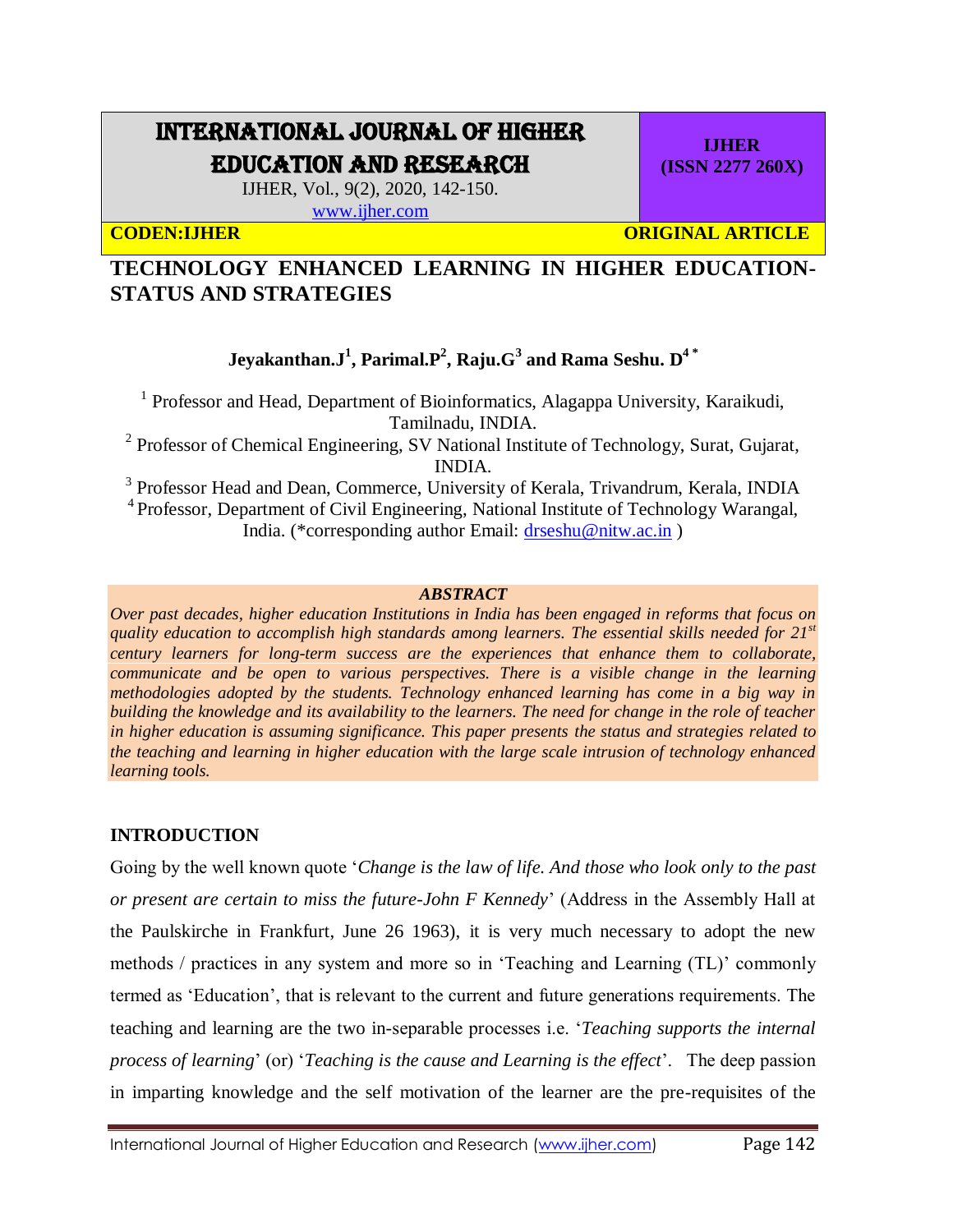teaching and learning respectively. The ancient education system was composed of several schools of thought with a common aim of realizing the existence of supreme and the learners of such concept came out as citizen of 'God fearing' which helped in bringing an order in the society. Also the people have adopted traditional works in leading their lives. Over the years the level of education became the prerequisite for getting in to the various professions/jobs. However in the present era of industrialization / digitalization environment the demonstrable learning skills are playing a key role for getting in to the jobs. Now-a-days the teaching and learning has become more of dynamic process.

The Higher Education (HE) contributes in the well-being of the people by contributing in host of manner, e.g., self-sufficiency in manpower requirements, economic growth; poverty and inequality reduction; political development, social harmony, etc. The demand for higher education is increasing day by day. Further the introduction of technology as a new tool in the process of learning, the teachers face new changes in teaching methodologies. Through this paper an attempt is made to explore and gather the basic and related information from the point of technologies and strategies required about 'Teaching and Learning' particularly in 'Higher Education (HE)'.

#### **CURRENT STATUS OF HIGHER EDUCATION**

Over the years the higher education is being experimented with technological advances from the use of blackboard to the personal computer. Some technologies have become the integral parts of the higher education and some have been replaced by more sophisticated or more cost-effective technologies (Clark and Mayer, 2007). The demand for HE can be expected to enhance in light of the fact that present value of gross enrolment ratio in higher education is 25% which is required to increase to 40% to ensure sustainable economic growth. The massification of education and increased unemployment has challenged the idea of research-university or knowledge generation by universities. However, the large number of stakeholders involved in HE, also is accompanied by rural-urban and rich-poor inequalities. Similarly, diversity vis a vis discrimination too need be kept in mind while framing policies on delivering HE. At the same time the fact that, wide variety of students belonging to various social, economic, linguistic, gender and physical ability backgrounds be considered. Further, the problem of imparting quality education overcoming prevailing inequalities is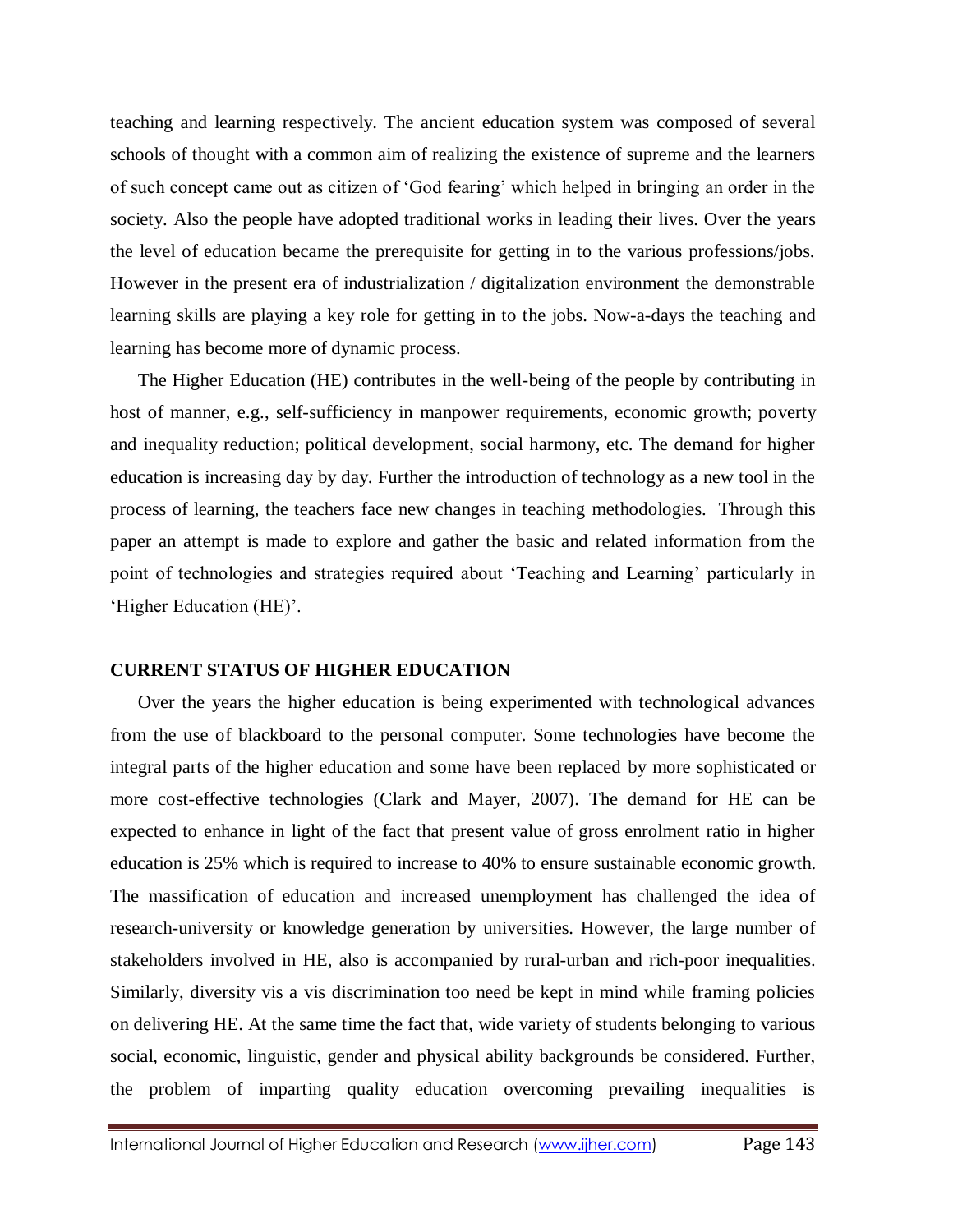accompanied by less number of high quality institutions and low employability of the passing out graduates who undergone present TL process. Further, shortage of experienced and competent teachers makes the issue complex. Additionally, declining public budgets, increasing HE costs, are also troubling issues.

The learner's expectations have evolved during the last decade about different ways of learning (Hwang, 2014). Traditional teaching methodologies based on static presentations in the class room are being considered as obsolete or not being effective (Lai, 2008).

Information and Communication Technologies (ICT) have been introduced to enhance the way the method of teaching. Utilizing ICT in education, or in other words Technology Enhanced Learning (TEL), can facilitate the learners in building the knowledge. Online / interactive learning is constantly promoting new methodologies for learning by using the technology as a main tool for this type of development. Onsite teaching helps in maintaining the interest of the learner by applying active learning or by moving to blended learning and using the technology.

The introduction of technology enhanced learning calls for change in traditional teaching methodologies adopted by the teachers or practitioners. Technology is evolving incredibly fast, new trends are appearing and, also, the expectations of all concerned. Technology is helping to develop new teaching methodologies but technology is not the only resource to foster students' knowledge. There is a need to focuses on disseminating learning experiences and critical studies enhanced by technology and not compelled by the use of technology.

At the dawn of the twenty-first century, newly evolving technologies are in the process of transforming higher education (Hwang, 2014). There was an increased use in college classrooms of technology-dependent resources such as e-mail, the Internet, course web pages, and computer simulations. Technology has the potential to improvise the traditional teaching and learning process. It can eliminate the barriers to education imposed by space and time and rapidly expand access to lifelong learning. The learners no longer have to meet in the same place at the same time to learn together from an instructor. Fundamentally, modern technologies have the ability to change the conception of a higher education institution. No longer is a higher education institution necessarily a physical place with classrooms and residence halls where students come to pursue an advanced education. More than 70% of the stakeholders believe that there is a positive impact of Digital Technologies in Education. An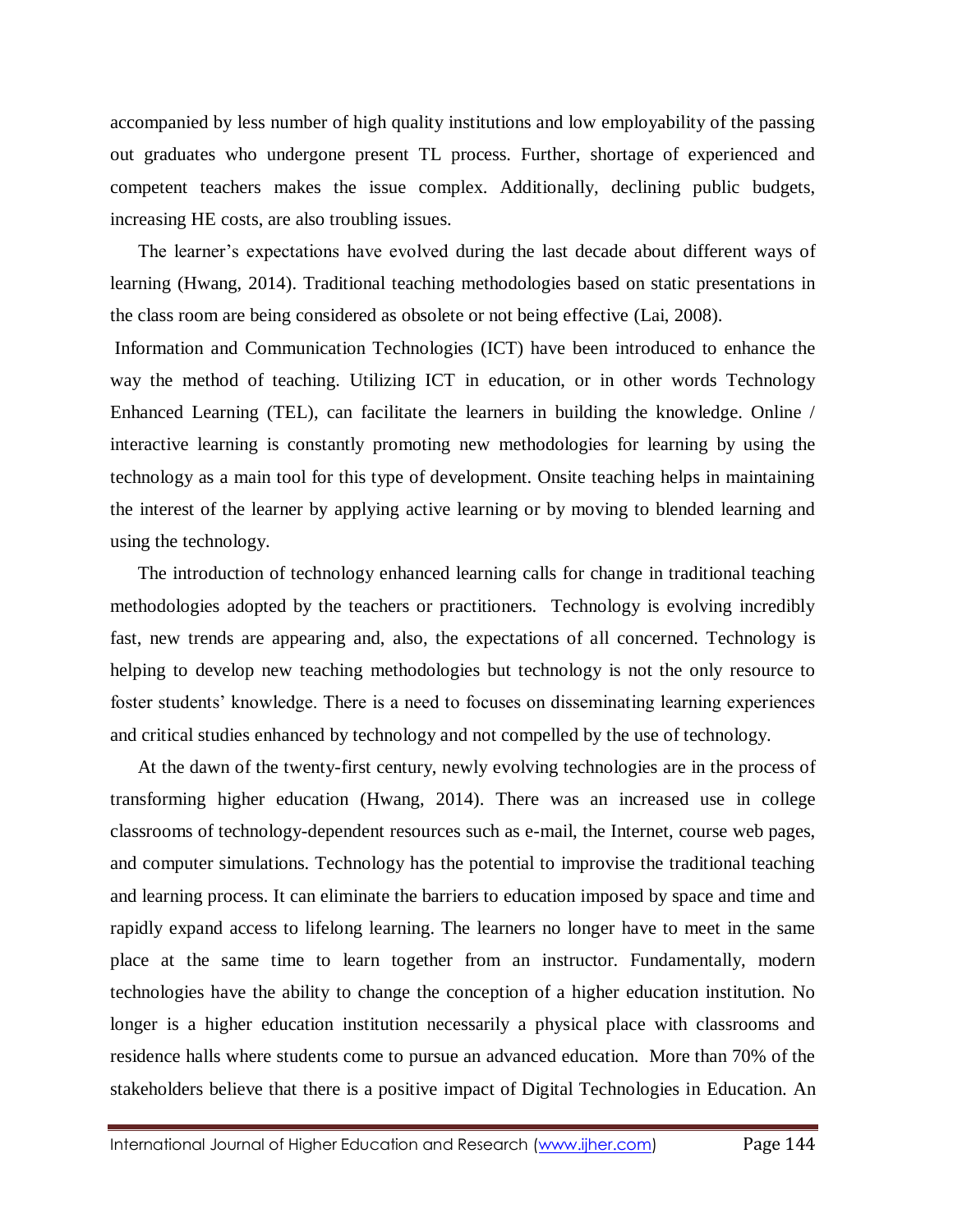equal percentage of stakeholders are of the perception that the use of Digital Technologies in Education has made job easier.

The info-graphic by Open Colleges covers some of the key advancements in the  $21<sup>st</sup>$  century classroom (Lai, 2008). It has covered the topics such as project based learning, online courses, games, data analytics, social networks, and technology use in the classroom. The top three reasons that were indicated for teachers to use the technology in the class room are: 1) Help in adapting to the diverse learning styles 2) Boost the student motivation and 3) Enhance the material being taught. The project based learning (PBL) is assuming significance in real world education because it not only teaches the concepts but also help in organisation, articulation, project management and collaboration. The PBL integrating the life skills in to education can improve student engagement and retention and prepare them for  $21<sup>st</sup>$  century careers [\(https://www.infographicsarchive.com/\)](https://www.infographicsarchive.com/). Following are some of the facts revealed in the infographic by Open Colleges.

(i) Almost a third of all college students take at least one online course.

.

- (ii) Online enrollments saw 21% growth while overall higher education student population only saw 2% growth.
- (iii) Over 65% of educational institutes count online learning as critical for long term educational success.
- (iv) In the next decade open source textbooks are expected to grow to 25% of the textbook market.
- (v) 6 in 10 students have used digital textbooks and E-textbooks comprise 11% of textbook revenue.
- (vi) Gamification i.e use of games raised average test scores.
- (vii)More than 60% of colleges cited wireless upgrades as their tech priority in the next five years.
- (viii) Engaging students with a free tool they already use can help them learn in new ways, gain focus and increase participation.
- (ix) 4 in 10 students believe integrating social networks in to the classroom would benefit their education.
- (x) 65% of students would like to use their own mobile devices to enhance learning.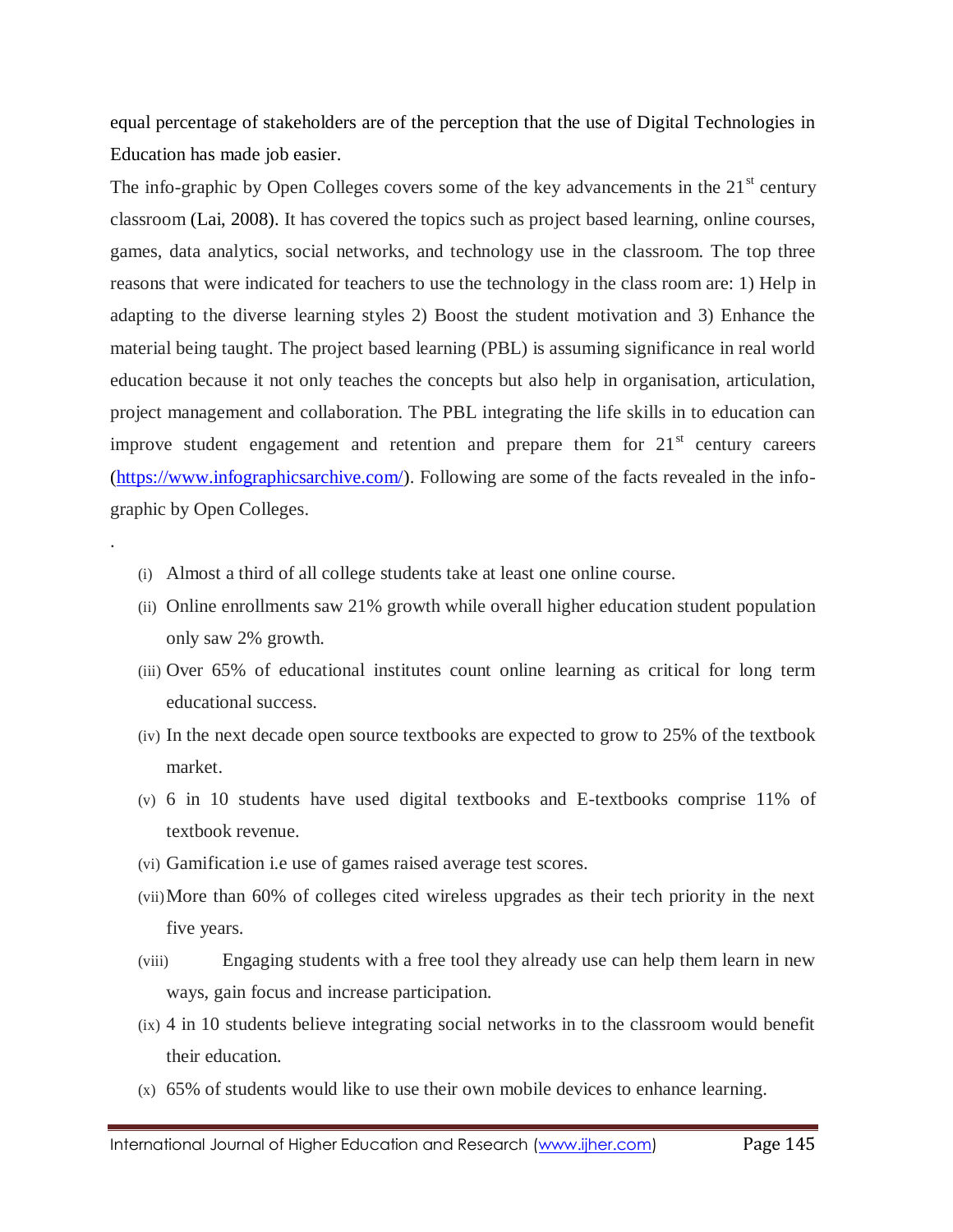Outcome based blended learning is the effective strategy in teaching and learning process in reorganization of Institution teaching process. The basic tools that support outcome based learning for any higher education institute include getting accreditation, role of program during accreditation, practicing through cooperative learning, think-pair-share methodology, group based and theme-based learning (Major, 2015, Moore, Dickson-Deane & Galyen, 2011). The outcome based blended teaching and learning will provide make graduates in India globally competent. Considering the aspects narrated above, there should be no doubt that one must seek the solution from the available technologies and those that will be at our disposal in future. Already, indigenous platforms such as NPTEL, SWAYAM have started proving their usefulness and importance. International platforms, e.g., EDX, MITOCW etc. can be useful if one is looking for more specific courses. The advantage of such platforms is that the student not only learns the subjects but also formally register for certification. Only, the universities now need to accept the credits earned from these e-classes towards awarding degrees. Such e-classes make TL anytime and anywhere freeing students from confining classes. It also enables both student and teacher to interact with ease and convenience without needing to meet personally.

Realization of educational objectives of the 'information age' requires integrating modern forms of Information and Communication Technologies (ICT) into education (Garrison and Anderson, 2003). For an effective achievement of this, education planners, principals, teachers, and technology specialists must make many decisions in the areas of technical, training, financial, pedagogical and infrastructure requirements (Shurville, Browne & Whitaker, 2009; Trigwell, 2013). For many, this is a complex task similar to not just learning a new language, but learning how to teach in a new language. ICT-supported learning provides learners the opportunity to work with people from different cultures, thereby helping to enhance learners' teaming and communicative skills as well as their overall awareness. It helps in the lifelong learning by expanding the learning space to include not just peers but also mentors and experts from various fields.

#### **PROPOSED STRATEGIES**

The review of status of the 'Teaching and Learning' has indicated the following contextual changes in education in general and in higher education in particular.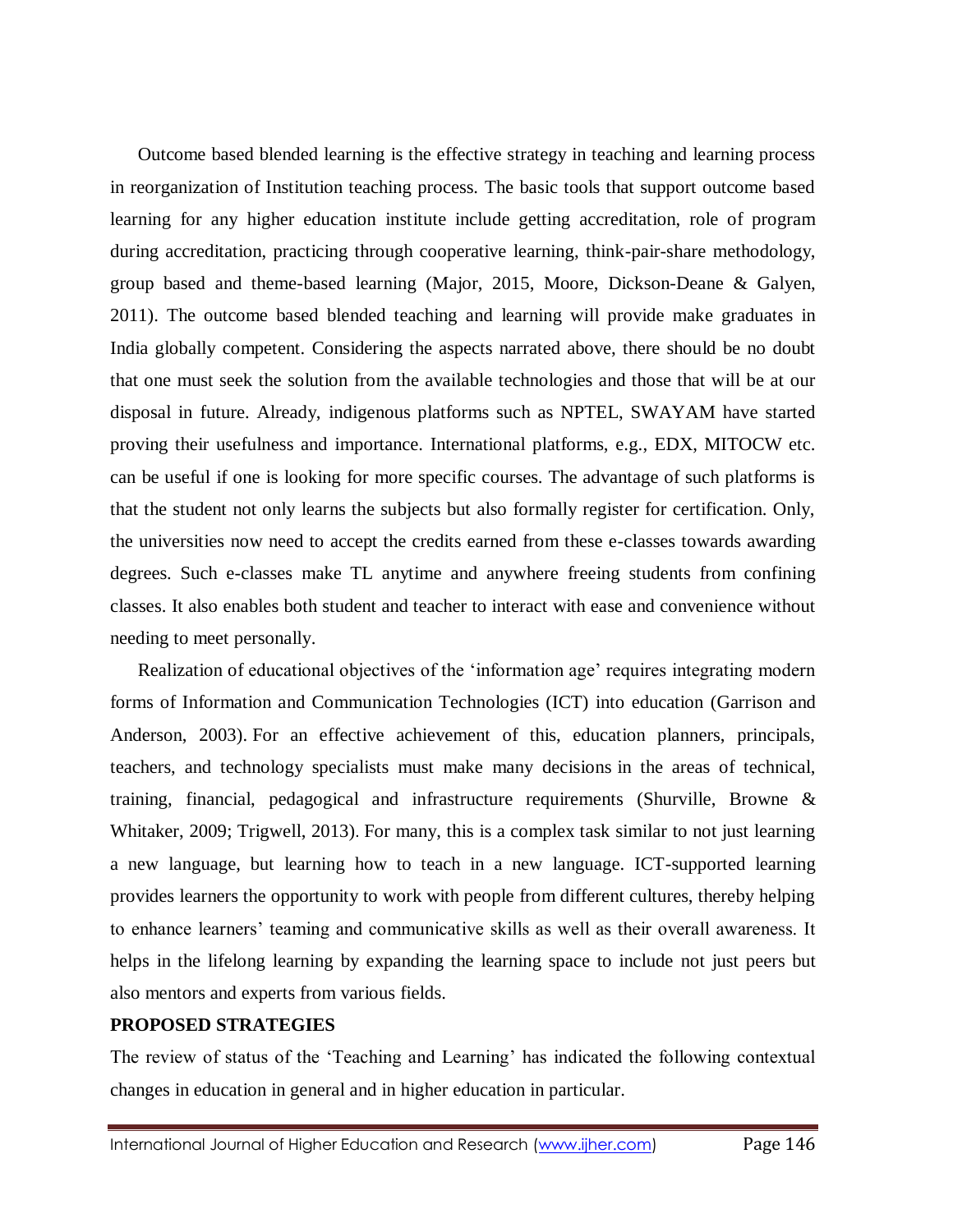#### CONTEXUTUAL CHANGES

- (i) Technology has matured and is becoming more easy to use. Further the internet is widespread and computers are in everyone's hands.
- (ii) There is a widespread acceptance from the society about the use of technology for everything/anything'.
- (iii)It's possible to do higher education online, with the availability of MOOCs and facility of obtaining online degrees.
- (iv)The open universities across the world have trained countless academic and support staff
- (v) Internationalisation of higher education

These contextual changes reinforces the need to have 'Student - centered learning' in HE. The proposed strategies shall include the following.

The programs of HE shall be 1) According to the demand globally 2) based on learners response i.e self-paced 3) flexibility in place of learning 4) Relevant to life and career now & in future global and local 5) Personalized to learning place, style, speed affordable 6) High added quality 7) Made available in a wide range of subjects 8) Suitable for teaching multiage class and 9) Designed based on the overall recommendations and broad understanding arrived at by a Core Committee set up by MHRD, to identify the broad parameters for ranking various universities and institutions (The National Institutional Ranking Framework (NIRF)).

### **IMPLEMENTATION PLAN**

The following aspects may be taken in to consideration while framing the implementation plan.

- 1. Openness in learning through flexible, inclusive structures and methods that take higher education to students when and where they need it.
- 2. Networking and bringing mobility in education that helps students learn across national, sectoral and institutional boundaries.
- 3. Enhancing faculty and supporting staff quality in the framework of systemic change.

To strengthen the support provided for learners to develop their career-readiness, the institution should consider the following 'Implementation plan'.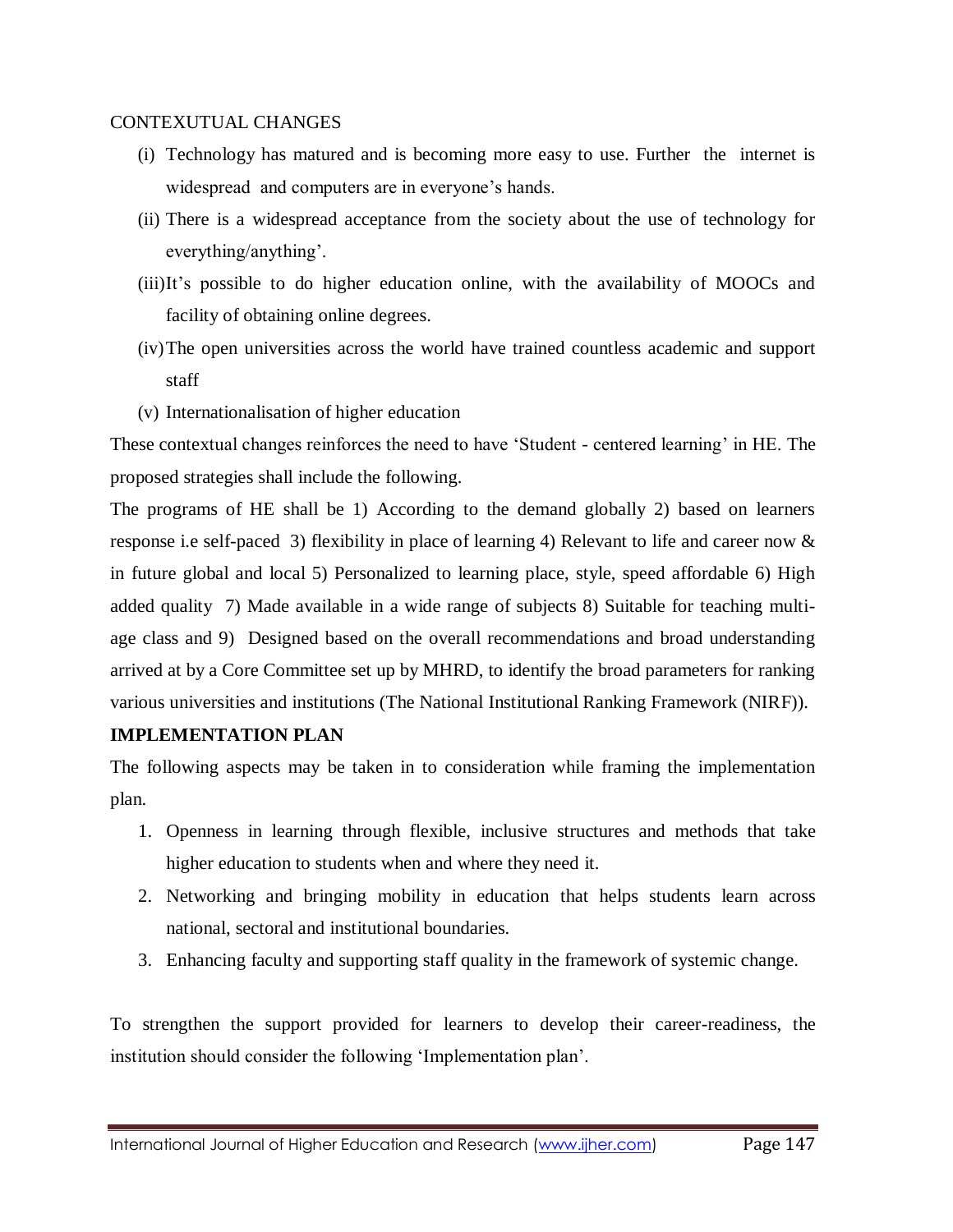- 1. Improve program-level coherence with integration of global quality curriculum. Program-curriculum design can be strengthened by enhancing learner's cohort identity and structured skills development.
- 2. An integrated approach can be adopted for learner's job enhancement in all programs by connecting curricular, co-curricular and extra-curricular activities.
- 3. Credit bearing subjects such as embed work experience, study abroad or experience can be introduced in all programs to graduate learners.
- 4. The training of faculties in futuristic requirements of the society should be introduced to enhance teaching skills. Within all programs and co-curriculum, more opportunities for multi/interdisciplinary research and support with scholarship can be established.
- 5. Engaging students in research addressing to real life local and global challenges could motivate leaner's about .research passion and career-readiness.
- 6. Blended online learning could be ensured in all the courses by increasing the use digital technologies that support active and research-oriented learning.
- 7. Digital learning tools and web services should be made available to all leaner's to enhance learning and respond to emerging job opportunities.
- 8. Clear institutional framework about teaching quality, excellence standards, career pathways, reward and recognition should be developed and implemented in higher educational Institutions.
- 9. Staff development grants and professional development opportunities can be established to increase the confidence and expertise of faculty in blended and online teaching approaches.
- 10. Enhanced reward/recognition can be provided for the staff to strengthen their career path and recognition for teaching.
- 11. With the help of digital technologies the learner's identity in belonging to learning communities can be strengthened.
- 12. The learners can also be engaged as peer support in teaching, learning and research governance/enhancement and in curriculum review.
- 13. At National and regional levels, the policies and processes (including legislation, regulation, funding, quality assurance, IT infrastructures, pedagogical support for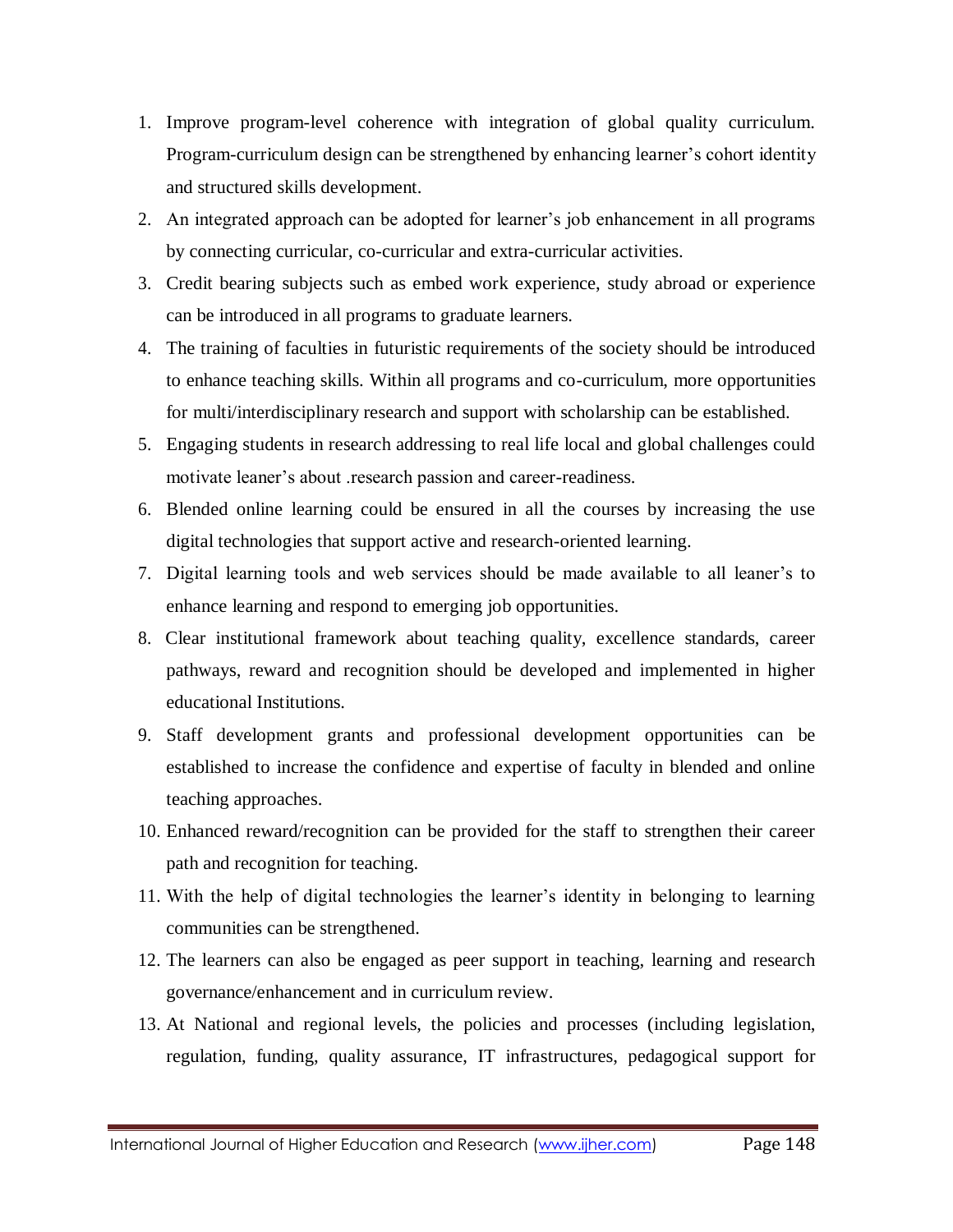teachers) should be re-oriented to support and promote innovation in pedagogies and a greater use of technology.

- 14. A change of vision in higher education should be expressed through national strategies.
- 15. Encourage massive use of MOOC.
- 16. Implementation of Flipped class room
- 17. Encourage Learning by doing.
- 18. Teaching-Learning process shall be made more 'student- centeredness'.
- 19. Teachers shall be equipped with emerging technology and trained to teach the futuristic requirements.
- 20. Empower the student learning ability so that he/she can adapt to any changing situation.

#### **CONCLUSION**

The rapid developments in the technologies excite the imagination of practitioners and decision makers and assist them in planning for the future, not only on the basis of what is available but also what is coming. In the consumerization of education the Teacher role is changing from '**Teacher to Mentor**' in HEI. Furthermore, the need of defining, gaining more visibility, propagating equality, motivating new target groups, setting accreditation and ranking (viz. QS, NIRF), appealing study programs linked with better marketing must be shed to initiate the link between employability and academic quality, visibility of multifunctional skills and to impart high quality education to non-traditional students. Shaping the knowledge society, living internationality, integrating sustainability, quality, research, competitiveness and generating employability should be the characteristic trends in higher education.

#### **ACKNOWLEDGEMENT**

The authors wish to acknowledge the Ministry of Human Resource and Development (MHRD), India, which initiated the conduction of Leadership for Academicians Program (LEAP) through NIT, Trichy in association with IIIT, Sri City and NTU, Singapore, which helped in understanding the various issues and challenges of higher education in India.